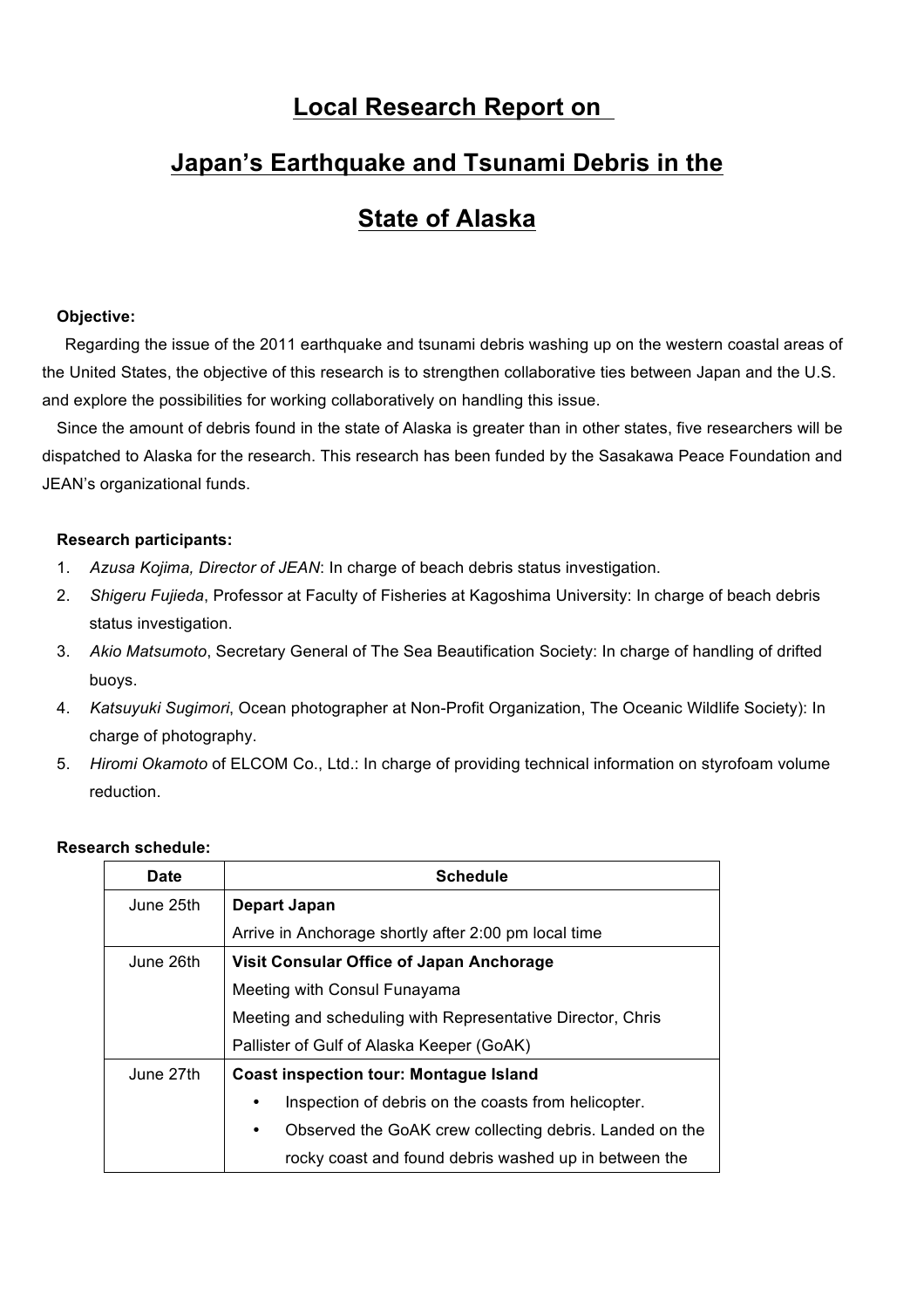|           | large amounts of driftwood.                                             |
|-----------|-------------------------------------------------------------------------|
|           | Collected plastic bottles and sorted the caps and labels.               |
|           | according to country of origin. Searched for pipes used for             |
|           | oyster farming and plastic lighters. Landed at sandy coast              |
|           | and found debris that had washed up in between the                      |
|           | driftwood.                                                              |
|           | Found broken, minute pieces of plastic.                                 |
| June 28th | Visit Japan-US earthquake and tsunami debris workshop /                 |
|           | Alaska State University Anchorage and Dr. Kennish's office              |
|           |                                                                         |
| June 29th | <b>Coast inspection tour 2: Prince William Sound</b>                    |
|           | After visiting GoAK's boat in Whittier, headed to Prince                |
|           | William Sound on "Chugach" boat.                                        |
|           | Inspected the convoluted coastline from the boat.                       |
|           | Assisted with the transfer of debris collected by the GoAK<br>$\bullet$ |
|           | crew at Montague Island from the boat to a container.                   |
| June 30th | <b>Return to Japan</b>                                                  |

# **Japan-U.S. earthquake and tsunami debris workshop:**

A workshop for sharing information on the debris from the earthquake and tsunami was held at Phillips Integrated Science Building at the University of Alaska Anchorage. See below for minutes: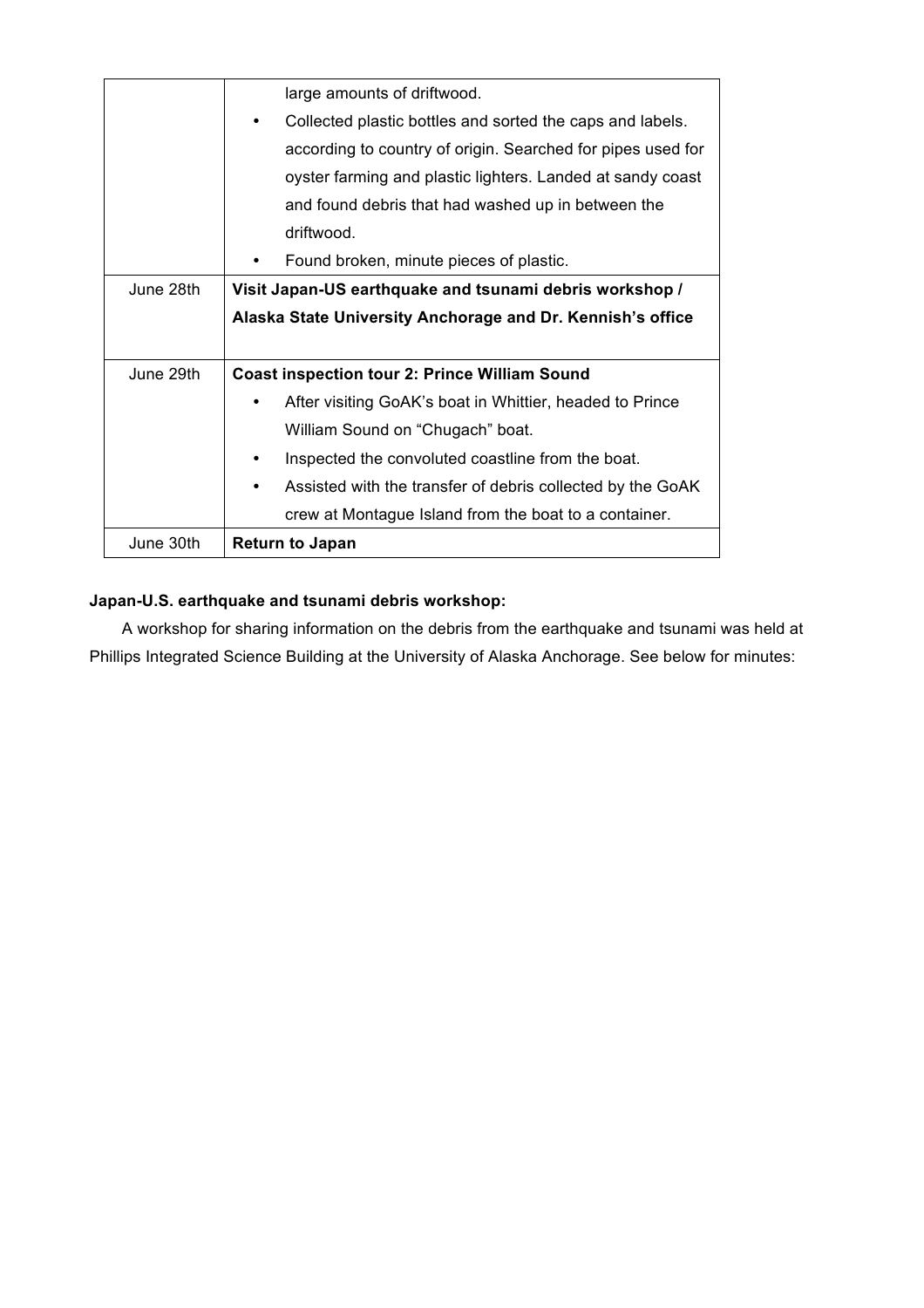# **Opening speech by Chairman Chris Pallister of GoAK**

## **Speech by Consul Koichi Funayama (Consular Office of Japan Anchorage):**

Thank you for having me here, and I would like to extend my gratitude to the members that have come from Japan.

Immediately after the Japanese government announced that as a result of the 3.11 earthquake and tsunami, debris would be washing up on the coastal areas of the U.S, Japanese experts presented the speculated date of arrival of the debris. Since then, the Consular Office of Japan in Anchorage has been sharing information with the Japanese and the US governments, specifying the debris that has come from Japan, and translating documents pertaining to this issue.

Ocean waste is a huge problem in Alaska. Beach clean up is arduous work, however, there are many people here that are working to tackle this problem and our office is doing its best to support these people and to help protect the natural environment.

**Presentation 1 by Azusa Kojima (Chairman of Japan Environment Action Network) on the status of Japan's ocean waste and the efforts of JEAN.**

**Presentation 2 by Akio Sakamoto (Secretary General of The Sea Beautification Society) on the collection of earthquake and tsunami debris and supporting local fishermen as well as returning fishing equipment.**

**Presentation 3 by Shigeru Fujieda (Professor at Kagoshima University, Faculty of Fisheries/ Director of JEAN) on the collection and recycling of styrofoam floating devices used by the fishing industry**.

**Presentation 4 by Hiromi Okamoto (ELCOM Co., Ltd.). Introduction of technique used at the Japan Fisheries Agency to reduce the volume of styrofoam floating devices.**

# **Presentation 5 by Mary Fisher (Secretary General of Alaskans for Litter Prevention and Recycling (ALPR):**

ALPR is an NGO established 30 years ago with many business organizations participating in its efforts. It has been working with GoAK for many years and has been providing waste bags for the collected debris.

The new green colored bags have been made larger for carrying the styrofoam floats that are not heavy but bulky. In Anchorage, there are not many problems with landfill sites,however, space is a problem on Kodiak and Yakutat islands. The most essential point here is securing a source of funds so that recycling can be implemented.

Research is currently being conducted on styrofoam volume reduction equipment so we are very interested in the techniques of Japan.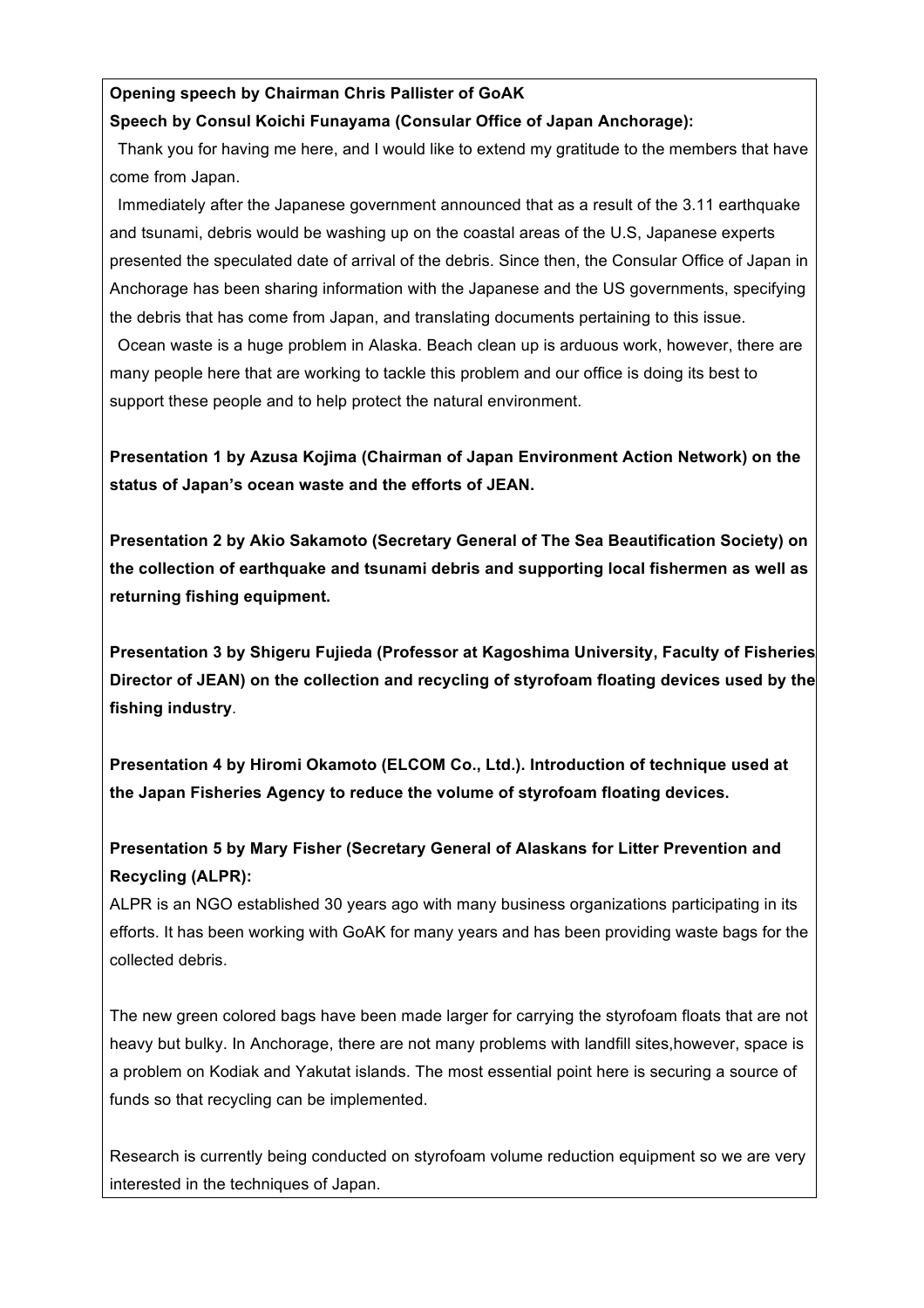# **Presentation 6 by Elaine Buss Floyd (Acting Director of Alaska Department of Environmental Conservation):**

Alaska and Japan are actively engaged in tourism, trade and investments as well as importing and exporting seafood and minerals with each other. Many Alaskans visit Japan, hence the relationship between the Alaskans and Japanese people is most important. We thank the Japanese government for the compensation money that they gave to our country after the earthquake and tsunami.

We are working together with other departments of the Alaska state government on the topic at hand, and have been dealing with the earthquake and tsunami debris issue along with the federal government through the National Oceanic Atmospheric Administration (NOAA). We have been taking aerial photos of the coasts and have been determining where to start tackling this problem on the long coast.

We have submitted a proposal to the NOAA on how to use the compensation money from Japan. Initially, we requested \$250,000 to be given to Alaska, and that was approved. We are now in the process of having our second request for \$750,000 be approved.

We would like to analyze the data collected and make use of this fund sent to NOAA from Japan. Soon we will be sending a report along with photos so that people in Japan can see how the funds are being used to deal with the debris issue.

## **Presentation 7 by Tim Veenstra (Owner of Airborne Technologies, Inc.):**

Last summer, we were commissioned by the Alaska Department of Environmental Conservation and conducted investigative research of tsunami debris by taking aerial photos of the coasts. The photos were taken as high-resolution images. While editing, the images were categorized into five levels and assigned keywords such as "bonten" (a type of buoy), facilitating searches on our website.

Even for the same location, when the image is enlarged, it may be categorized into a higher level category (i.e., greater amount of debris). These high-resolution aerial photos are available to the public on the websites of Airborne Technologies, the Alaskan state government and NOAA. The largest amount of debris washed ashore was found on parts of the coasts of Montague, Kayak and Kodiak islands. The Alaskan current flows into these coastal areas. If the images are enlarged, debris the size of a golf ball can be viewed. Minute debris cannot be seen with these aerial photos.

The actual state of the coasts can be understood from the photos and from the work of Chris and his crew, but the debris has washed up throughout Alaska, and there are places where helicopters cannot land. In one 20 - 35 mile section, the entire area is in the same state (with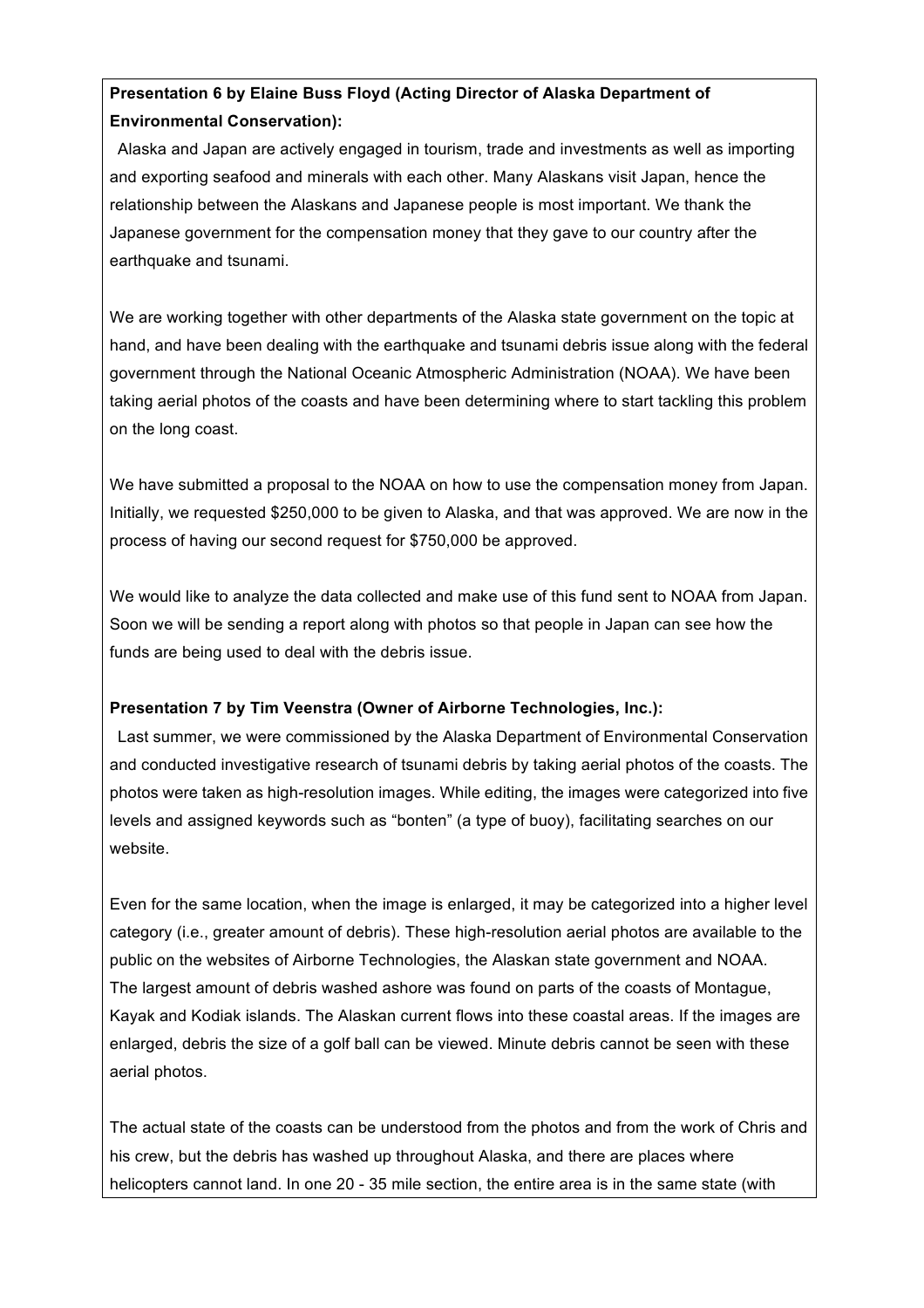much debris washed ashore). In even just one area, there is such a large amount of debris washed ashore, and although it is possible to view the debris from the air, collection will be very difficult.

# **Comments by Chris Pallister of GoAK:**

Since mid-May, we have been on a 70-day clean-up mission with eight crewmembers on Prince William Sound (PWS) under the Exxon Valdez Oil Spill Trustee Council. So far, the collected debris has been brought to Whittier, and then transported to Anchorage using the containers of the Central Recycling Service (CRS). Most of the collected debris is plastic.

The debris is then sorted at CRS. Materials that can be used are reused, but the rest is sent to landfill sites. Flotsam from the tsunami has washed ashore in the U.S. and British Columbia, Canada, but we must not forget that the items once belonged to those who perished in Japan due to the tsunami.

Every time I pick up flotsam items, I bear in mind that they were once part of the lives of the tsunami victims.

Approximately 12-transfer vessels filled with debris have been collected since May. One vessel filled with debris is equivalent to about 42  $\text{m}^3$  (11095 gal.). Currently, debris collection is taking place on the Gulf of Alaska side of Montague Island. It is assumed that if all of the debris from the Gulf of Alaska side of Montague Island is collected, about 600 vessels will be filled.

Compared to last fall, the amount of large EPS floats has decreased, and currently, there is much driftwood and broken pieces of EPS. Similar to Hawaii's plastic beach, the area is littered with plastics. It is important to collect the large pieces now before they break down into small pieces.

# **Presentation by John Kennish, Ph.D. (Professor of Chemistry at the University of Alaska Anchorage):**

I am researching how plastic ocean waste is polluting the environment. This research started from the plastic debris collected by Chris and his crew. The amount of plastic waste found in the ocean since the 1950s is on the increase. There are many advantages of using plastic, one of which is convenience, but it also destroys the environment. Since plastic is durable and floats on water, it has drifted and washed ashore in various locations.

This research is on the concentration level of phthalic acid esters in Alaskan marine organisms.

Regarding toxicity from plastic, abnormal reproduction occurred the most frequently. Plastic waste absorbs the toxins from insecticides and other substances and has been causing environmental problems. Please note in particular the high levels of phthalic acid esters in tufted puffins.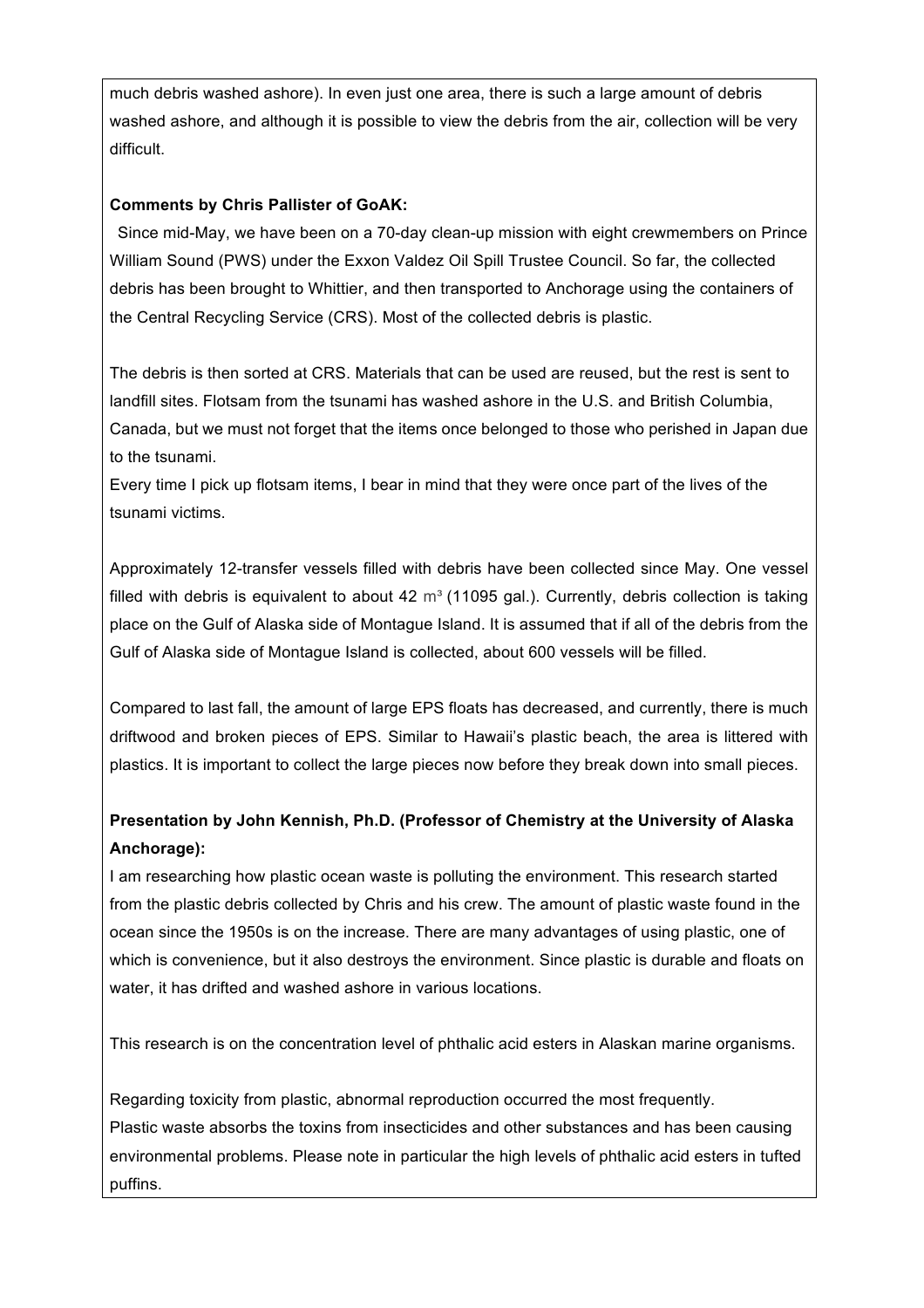### **Presentation by Patty Zwollo, Ph.D. (Professor at College of William and Mary):**

I will discuss how ocean waste is affecting salmonidae. The immune system of fish is located in the kidneys and not in the bone marrow, hence the system is operated by the kidneys and spleen. Since the immune system works in the kidneys of the fish, when we consume fish, we are protected from bacteria entering our bodies.

In order for the immune cells to properly function, it is vital for them to develop through the different developmental stages. Our research results show that exposure to phthalic acid esters interferes with the development of the immune system in the fish.

By researching natural young salmon, we are studying the degree of decrease in antibodies, and have also been comparing young silver salmon in Lake Elizabeth to ones in the control area about 100 feet upstream. So far, results show that the phthalic acid ester level of the fish in the lake is five times higher than that of the fish upstream.

From these findings, it is thought that fish in the lake have fewer antibodies to fight bacteria as a result of the ocean debris that is inhibiting the proper development of the immune system of the fish.

### **Q&A and sharing of information**

### **On reduction of styrofoam volume**

 Many questions were asked about the techniques for reducing the volume of styrofoam, and pelletizing the styrofoam for use as fuel.

#### **On returning the collected buoys to Japan**

- Mr. Sakamoto has been continuing holding public hearings for local fisheries of the earthquake and tsunami affected areas on the reuse of hard plastic type buoys and the method of their distribution.
- Smaller buoys that can be used for oyster farming in Alaska are being sorted after collection for people to take home freely. The larger ones have no use.
- The condition of the buoys on the coast was checked. Those that have not degraded can be returned to Japan, but since some can be reused in Alaska, Japan and the U.S. will stay in contact to determine the needs of both countries.